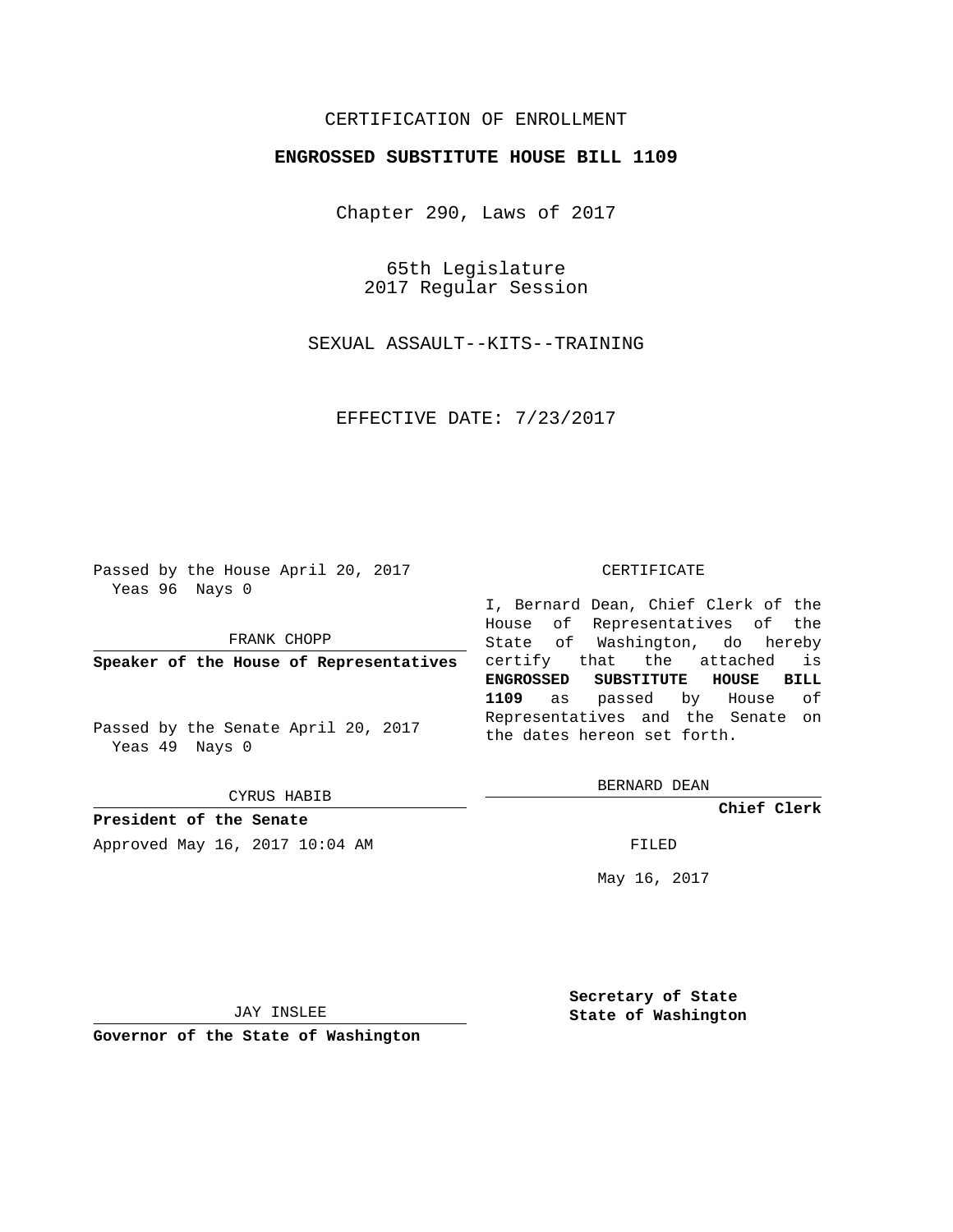#### **ENGROSSED SUBSTITUTE HOUSE BILL 1109**

AS AMENDED BY THE SENATE

Passed Legislature - 2017 Regular Session

# **State of Washington 65th Legislature 2017 Regular Session**

**By** House Appropriations (originally sponsored by Representatives Orwall, McCabe, Griffey, Hayes, McBride, Frame, Goodman, Klippert, Stanford, Stambaugh, Jinkins, Fey, Harmsworth, Dolan, Sells, Muri, Gregerson, McDonald, Wylie, Kilduff, Kloba, Tarleton, Pollet, Farrell, Kagi, Riccelli, Senn, Peterson, Bergquist, and Doglio)

READ FIRST TIME 02/24/17.

1 AN ACT Relating to supporting victims of sexual assault; amending RCW 43.330.470; amending 2015 c 247 s 2 (uncodified); reenacting and amending RCW 43.84.092; adding a new section to chapter 36.28A RCW; adding new sections to chapter 43.101 RCW; and creating new sections.

5 BE IT ENACTED BY THE LEGISLATURE OF THE STATE OF WASHINGTON:

### 6 **PART I - WASHINGTON SEXUAL ASSAULT KIT INITIATIVE PROJECT**

7 NEW SECTION. **Sec. 1.** A new section is added to chapter 36.28A 8 RCW to read as follows:

 (1) Subject to the availability of amounts appropriated for this specific purpose, the Washington association of sheriffs and police chiefs shall establish and administer the Washington sexual assault 12 kit initiative project.

 (2) The project is created for the purpose of providing funding through a competitive grant program to support multidisciplinary community response teams engaged in seeking a just resolution to sexual assault cases resulting from evidence found in previously 17 unsubmitted sexual assault kits.

18 (3) In administering the project, the Washington association of 19 sheriffs and police chiefs has the following powers and duties: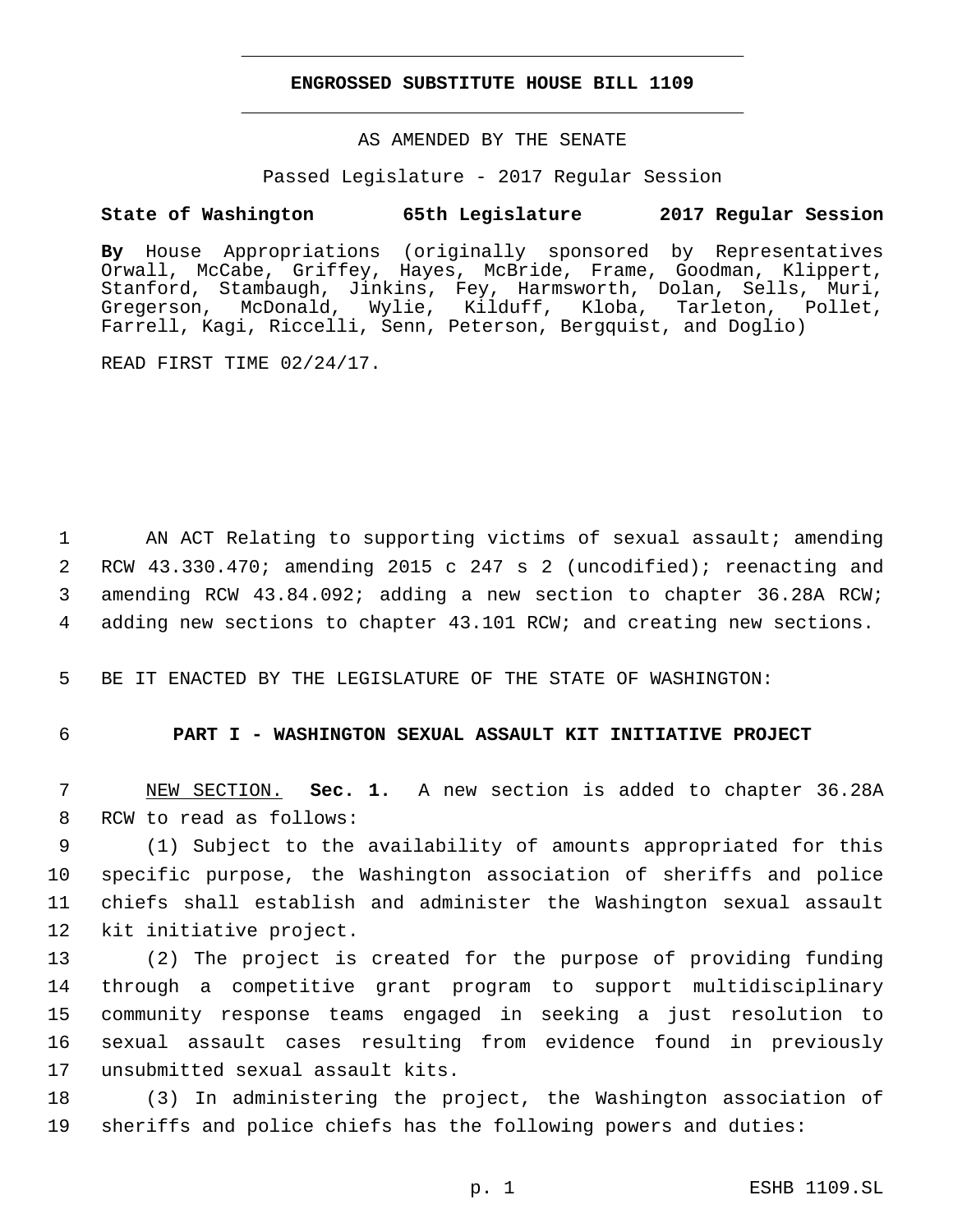(a) Design and implement the grant project with the elements 2 included in this section;

(b) Screen and select eligible applicants to receive grants;

 (c) Award grants and disburse funds to at least two eligible applicants, at least one located in western Washington and at least 6 one located in eastern Washington;

 (d) Adopt necessary policies and procedures to implement and 8 administer the program;

 (e) Monitor use of grant funds and compliance with the grant 10 requirements;

 (f) Create and implement reporting requirements for grant 12 recipients;

 (g) Facilitate the hosting of a sexual assault kit summit in the state of Washington through a grant recipient or directly through the Washington association of sheriffs and police chiefs, subject to the availability of funds, which may include a combination of public and private dollars allocated for the particular purpose; and

 (h) Report to the appropriate committees of the legislature, the joint legislative task force on sexual assault forensic examination best practices, and the governor by December 1, 2017, and each December 1st of each subsequent year the project is funded and operating, regarding the status of grant awards, the progress of the grant recipients toward the identified goals in this section, the data required by subsection (4) of this section, and any other relevant information or recommendations related to the project or 26 sexual assault kit policies.

(4) Grant recipients must:27

 (a) Perform an inventory of all unsubmitted sexual assault kits in the jurisdiction's possession regardless of where they are stored and submit those sexual assault kits for forensic analysis through the Washington state patrol or another laboratory with the permission 32 of the Washington state patrol;

 (b) Establish a multidisciplinary cold case or sexual assault investigation team or teams for follow-up investigations and prosecutions resulting from evidence from the testing of previously unsubmitted sexual assault kits. Cold case or sexual assault investigative teams must: Include prosecutors, law enforcement, and victim advocates for the duration of the project; use victim- centered, trauma-informed protocols, including for victim notification; and use protocols and policies established by the

p. 2 ESHB 1109.SL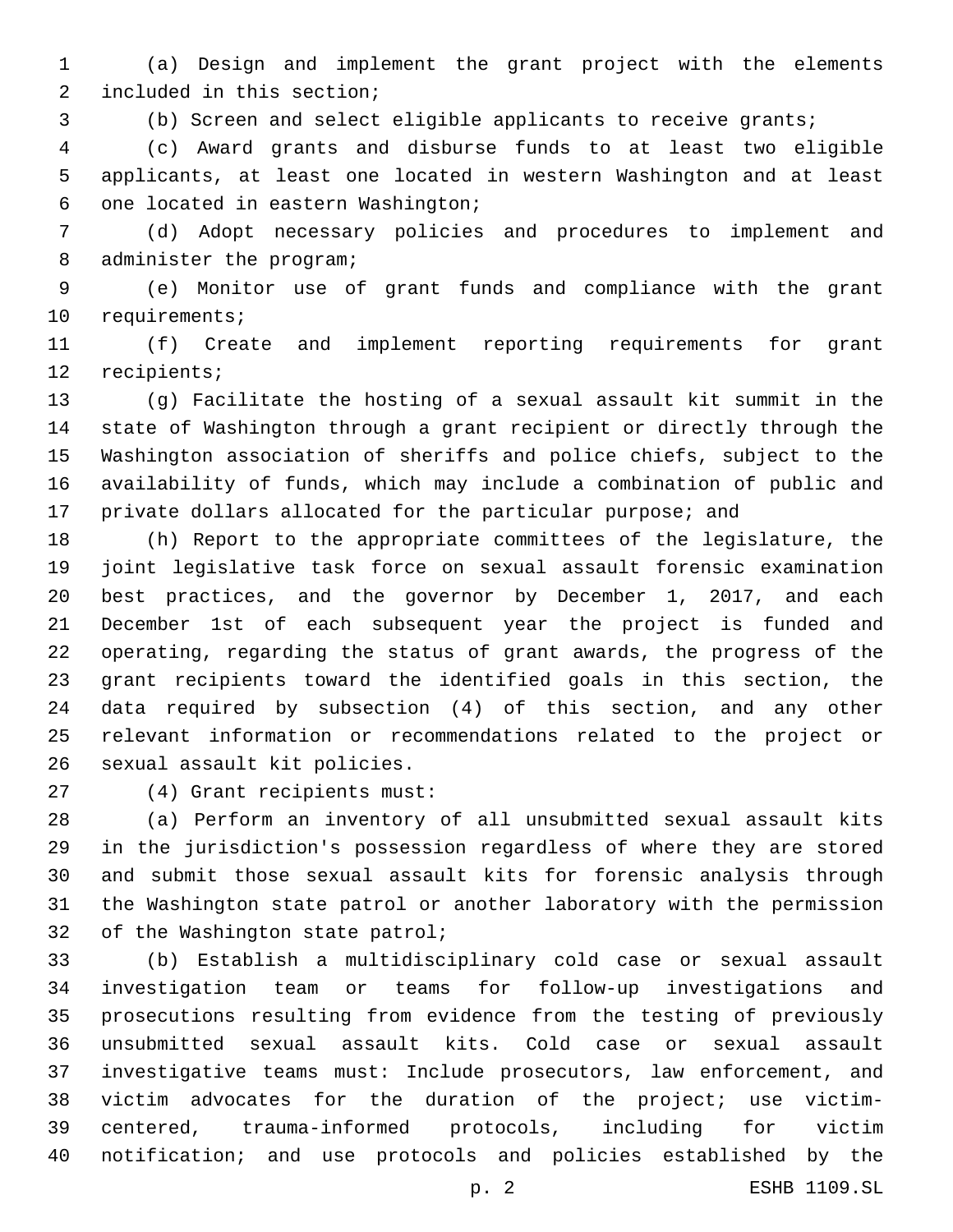Washington association of sheriffs and police chiefs. The grant funds may support personnel costs, including hiring and overtime, to allow for adequate follow-up investigations and prosecutions. Grant awards must be prioritized for eligible applicants with a commitment to colocate assigned prosecutors, law enforcement, and victim advocates 6 for the duration of the grant program;

 (c) Require participants in the multidisciplinary cold case or sexual assault investigation team or teams to participate in and complete specialized training for victim-centered, trauma-informed 10 investigation and prosecutions;

 (d) Identify and address individual level, organizational level, and systemic factors that lead to unsubmitted sexual assault kits in the jurisdiction and development of a comprehensive strategy to address the issues, including effecting changes in practice, protocol, and organizational culture, and implementing evidence-16 based, victim-centered, trauma-informed practices and protocols;

 (e) Appoint an informed representative to attend meetings of and provide information and assistance to the joint legislative task force on sexual assault forensic examination best practices;

 (f) Identify and maintain consistent, experienced, and committed leadership of their sexual assault kit initiative; and

 (g) Track and report the following data to the Washington association of sheriffs and police chiefs, in addition to any data required by the Washington association of sheriffs and police chiefs: The number of kits inventoried; the dates collected and submitted for testing; the number of kits tested; the number of kits with information eligible for entry into the combined DNA index system; the number of combined DNA index system hits; the number of identified suspects; including serial perpetrators; the number of investigations conducted and cases reviewed; the number of charges 31 filed; and the number of convictions.

 (5) Subject to the availability of amounts appropriated for this specific purpose, the project may also allocate funds for grant 34 recipients to:

 (a) Create and employ training in relation to sexual assault evidence, victimization and trauma response, and other related topics to improve the quality and outcomes of sexual assault investigations 38 and prosecutions;

 (b) Enhance victim services and support for past and current 40 victims of sexual assault; or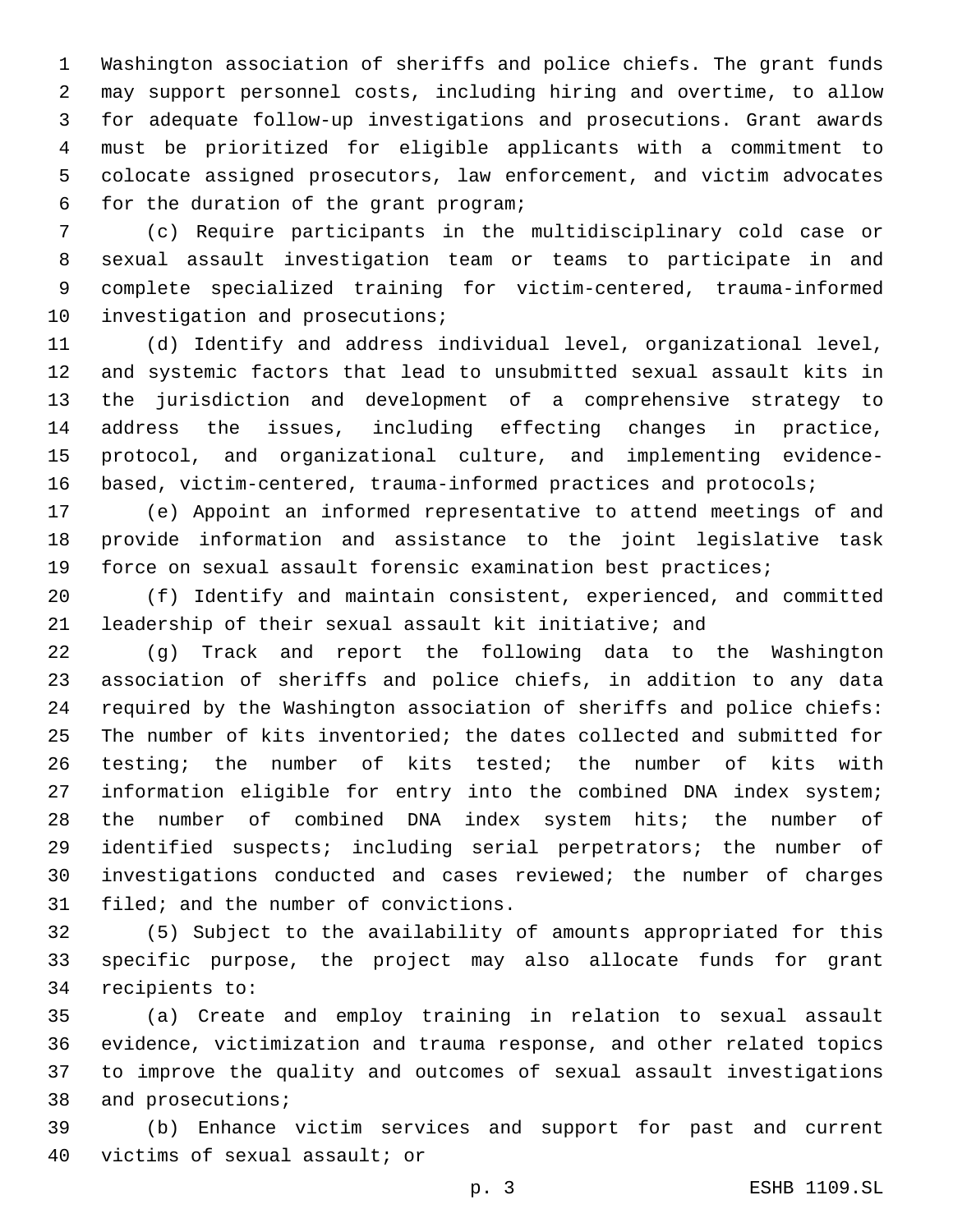(c) Develop evidence collection, retention, victim notification, and other protocols needed to optimize data sharing, case investigation, prosecution, and victim support.3

(6) For the purposes of this section:4

 (a) "Eligible applicants" include: Law enforcement agencies, units of local government, or combination of units of local government, prosecutor's offices, or a governmental nonlaw enforcement agency acting as fiscal agent for one of the previously listed types of eligible applicants. A combination of jurisdictions, including contiguous jurisdictions of multiple towns, cities, or counties, may create a task force or other entity for the purposes of applying for and receiving a grant, provided that the relevant prosecutors and law enforcement agencies are acting in partnership in 14 complying with the grant requirements.

 (b) "Project" means the Washington sexual assault kit initiative 16 project created in this section.

 (c) "Unsubmitted sexual assault kit" are sexual assault kits that have not been submitted to a forensic laboratory for testing with the combined DNA index system-eligible DNA methodologies as of the effective date of the mandatory testing law in RCW 70.125.090. Unsubmitted sexual assault kits includes partially tested sexual assault kits, which are sexual assault kits that have only been subjected to serological testing, or that have previously been tested only with noncombined DNA index system-eligible DNA methodologies. The project does not include untested sexual assault kits that have been submitted to forensic labs for testing with combined DNA index system-eligible DNA methodologies but are delayed for testing as a 28 result of a backlog of work in the laboratory.

 **Sec. 2.** 2015 c 247 s 2 (uncodified) is amended to read as follows:30

 (1)(a) ((A)) The joint legislative task force on sexual assault 32 forensic examination best practices is established ((to review)) for the purpose of reviewing best practice models for managing all aspects of sexual assault examinations and for reducing the number of untested sexual assault examination kits in Washington state that were collected prior to the effective date of this section.

 (i) The caucus leaders from the senate shall appoint one member from each of the two largest caucuses of the senate.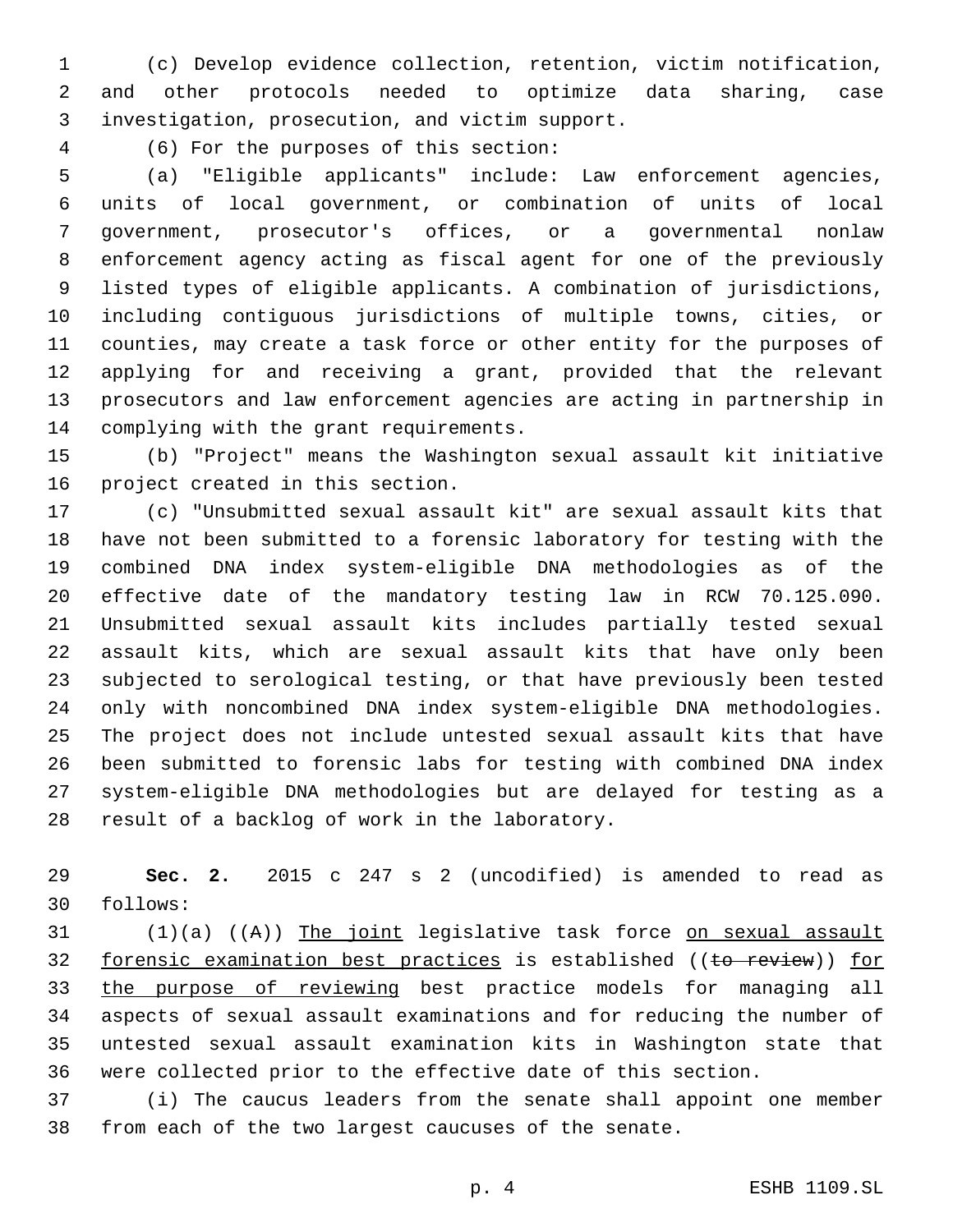(ii) The caucus leaders from the house of representatives shall appoint one member from each of the two largest caucuses of the house 3 of representatives. (iii) The president of the senate and the speaker of the house of 5 representatives shall jointly appoint: (A) One member representing each of the following: 7 (I) The Washington state patrol; 8 (II) The Washington association of sheriffs and police chiefs; (III) The Washington association of prosecuting attorneys; (IV) The Washington defender association or the Washington 11 association of criminal defense lawyers; 12 (V) The Washington association of cities; (VI) The Washington association of county officials; 14 (VII) The Washington coalition of sexual assault programs; 15 (VIII) The office of crime victims advocacy; (IX) The Washington state hospital association; (X) The Washington state forensic investigations council; (XI) A public institution of higher education as defined in RCW 19 28B.10.016; ((and)) (XII) A private higher education institution as defined in RCW 21 28B.07.020; and (XIII) The office of the attorney general; and (B) Two members representing survivors of sexual assault. (b) The task force shall choose two cochairs from among its legislative membership. The legislative membership shall convene the 26 initial meeting of the task force. (2) The duties of the task force include, but are not limited to: (a) Researching and determining the number of untested sexual 29 assault examination kits in Washington state; (b) Researching the locations where the untested sexual assault 31 examination kits are stored; (c) Researching, reviewing, and making recommendations regarding legislative policy options for reducing the number of untested sexual 34 assault examination kits; (d) Researching the best practice models both in state and from other states for collaborative responses to victims of sexual assault from the point the sexual assault examination kit is collected to the conclusion of the investigation and providing recommendations regarding any existing gaps in Washington and resources that may be 40 necessary to address those gaps; and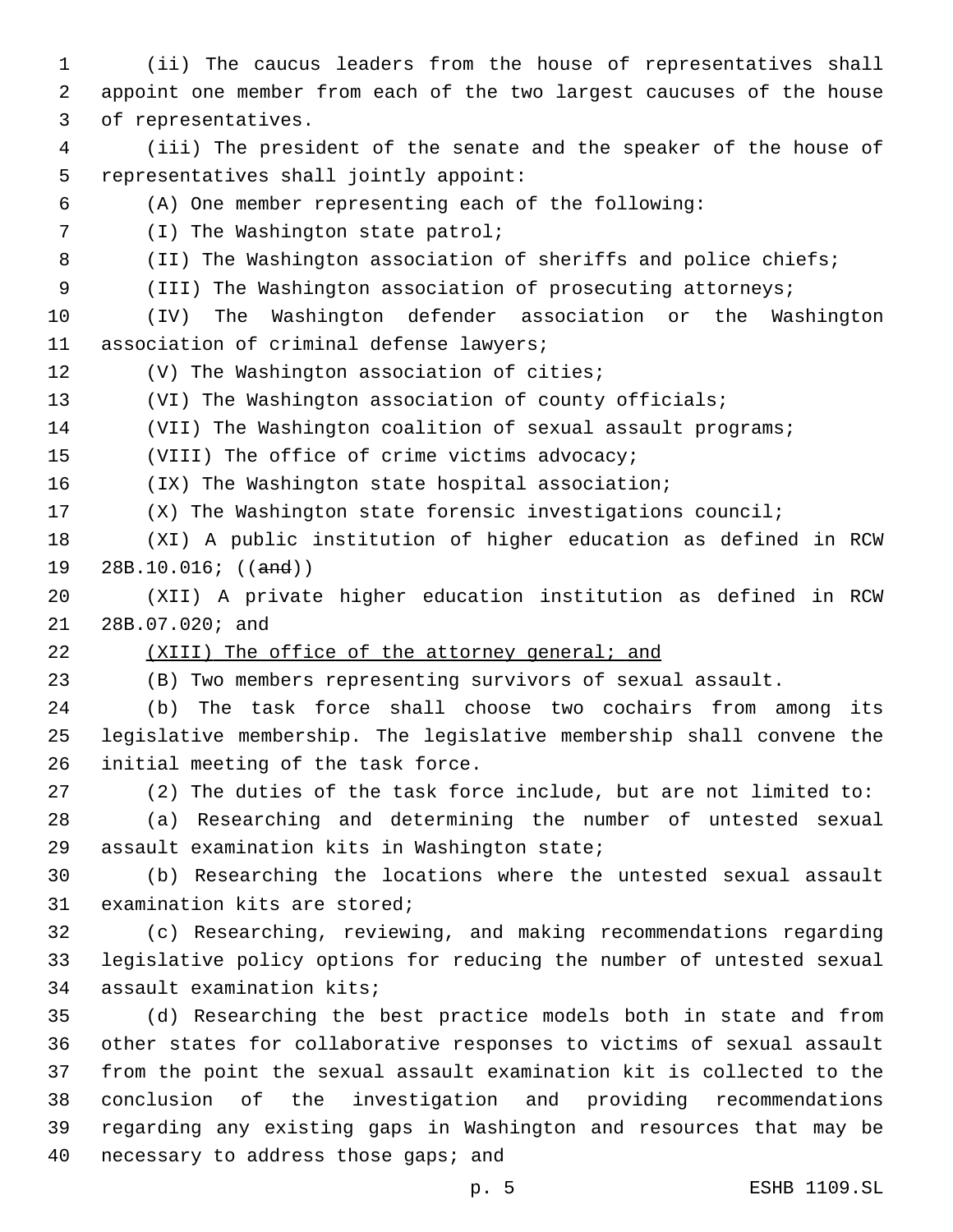(e) Researching, identifying, and making recommendations for securing nonstate funding for testing the sexual assault examination kits, and reporting on progress made toward securing such funding.

 (3) Staff support for the task force must be provided by the senate committee services and the house of representatives office of 6 program research.

 (4) Legislative members of the task force must be reimbursed for travel expenses in accordance with RCW 44.04.120. Nonlegislative members, except those representing an employer or organization, are entitled to be reimbursed for travel expenses in accordance with RCW 11 43.03.050 and 43.03.060.

 (5) The expenses of the task force must be paid jointly by the 13 senate and the house of representatives. Task force meetings and expenditures are subject to approval by the senate facilities and operations committee and the house of representatives executive rules 16 committee, or their successor committees.

 (6) The first meeting of the task force must occur prior to October 1, 2015. The task force shall submit a preliminary report regarding its initial findings and recommendations to the appropriate committees of the legislature and the governor no later than December 21, 2015.

(7) The task force must meet no less than twice annually.

 (8) The task force shall report its findings and recommendations to the appropriate committees of the legislature and the governor by 25 September 30, 2016, and by ((September 30th)) December 1st of ((each 26 subsequent)) the following year.

27 (9) This section expires June 30, 2018.

# **PART II - TRAINING**

 NEW SECTION. **Sec. 3.** A new section is added to chapter 43.101 30 RCW to read as follows:

 (1) Subject to the availability of amounts appropriated for this specific purpose, the commission shall provide ongoing specialized, intensive, and integrative training for persons responsible for investigating sexual assault cases involving adult victims. The training must be based on a victim-centered, trauma-informed approach to responding to sexual assault. Among other subjects, the training must include content on the neurobiology of trauma and trauma-informed interviewing, counseling, and investigative techniques.

p. 6 ESHB 1109.SL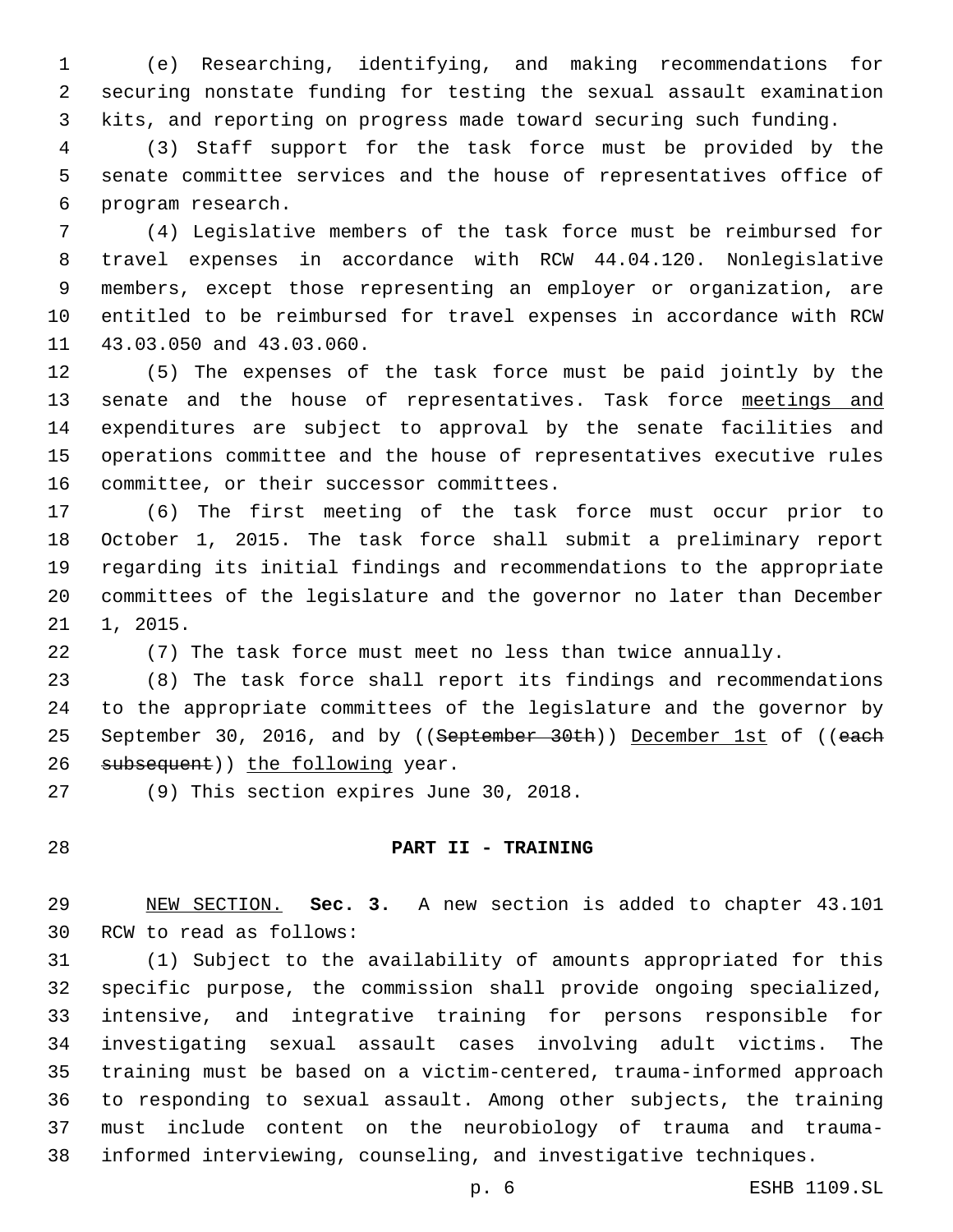(2) The training must: Be based on research-based practices and standards; offer participants an opportunity to practice interview skills and receive feedback from instructors; minimize the trauma of all persons who are interviewed during abuse investigations; provide methods of reducing the number of investigative interviews necessary whenever possible; assure, to the extent possible, that investigative interviews are thorough, objective, and complete; recognize needs of special populations; recognize the nature and consequences of victimization; require investigative interviews to be conducted in a manner most likely to permit the interviewed persons the maximum emotional comfort under the circumstances; address record retention and retrieval; and address documentation of investigative interviews.

 (3) In developing the training, the commission shall seek advice from the Washington association of sheriffs and police chiefs, the Washington coalition of sexual assault programs, and experts on sexual assault and the neurobiology of trauma. The commission shall consult with the Washington association of prosecuting attorneys in an effort to design training containing consistent elements for all professionals engaged in interviewing and interacting with sexual 20 assault victims in the criminal justice system.

 (4) The commission shall develop the training and begin offering it by July 1, 2018. Officers assigned to regularly investigate sexual assault involving adult victims shall complete the training within one year of being assigned or by July 1, 2020, whichever is later.

 NEW SECTION. **Sec. 4.** A new section is added to chapter 43.101 26 RCW to read as follows:

 Subject to the availability of amounts appropriated for this specific purpose, the commission shall incorporate victim-centered, trauma-informed approaches to policing in the basic law enforcement training curriculum. In modifying the curriculum, the commission shall seek advice from the Washington coalition of sexual assault programs and other experts on sexual assault and the neurobiology of 33 trauma.

 NEW SECTION. **Sec. 5.** A new section is added to chapter 43.101 35 RCW to read as follows:

 (1) Subject to the availability of amounts appropriated for this specific purpose, the commission shall develop training on a victim-centered, trauma-informed approach to interacting with victims and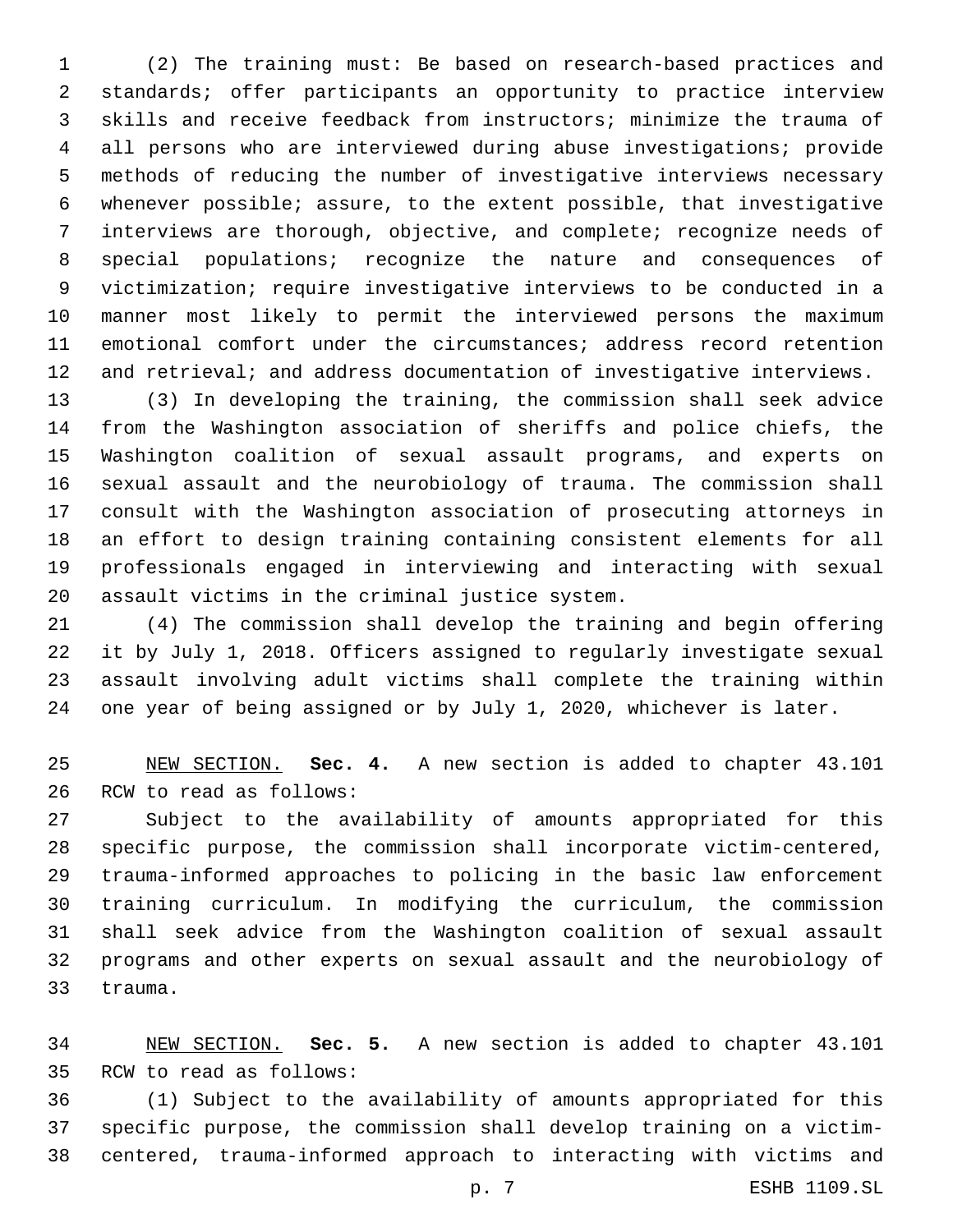responding to sexual assault calls. The curriculum must: Be designed for commissioned patrol officers not regularly assigned to investigate sexual assault cases; be designed for deployment and use within individual law enforcement agencies; include features allowing for it to be used in different environments, which may include multimedia or video components; allow for law enforcement agencies to host it in small segments at different times over several days or weeks, including roll calls. The training must include components on available resources for victims including, but not limited to, material on and references to community-based victim advocates.

 (2) In developing the training, the commission shall seek advice from the Washington association of sheriffs and police chiefs, the Washington coalition of sexual assault programs, and experts on 14 sexual assault and the neurobiology of trauma.

 (3) Beginning in 2018, all law enforcement agencies shall annually host the training for commissioned peace officers. All law enforcement agencies shall, to the extent feasible, consult with and feature local community-based victim advocates during the training.

# **PART III - FUNDING**

 NEW SECTION. **Sec. 6.** (1) The sexual assault prevention and response account is created in the state treasury. All legislative appropriations and transfers; gifts, grants, and other donations; and all other revenues directed to the account must be deposited into the sexual assault prevention and response account. Moneys in the account may only be spent after appropriation.

 (2) The legislature must prioritize appropriations from the account for: The Washington sexual assault kit initiative project created in section 1 of this act; the office of crime victims advocacy for the purpose of providing support and services, including educational and vocational training, to victims of sexual assault and trafficking; victim-centered, trauma-informed training for prosecutors, law enforcement, and victim advocates, including, but not limited to, the training in sections 3 through 5 of this act; the Washington state patrol for the purpose of funding the statewide sexual assault kit tracking system and funding the forensic analysis 36 of sexual assault kits.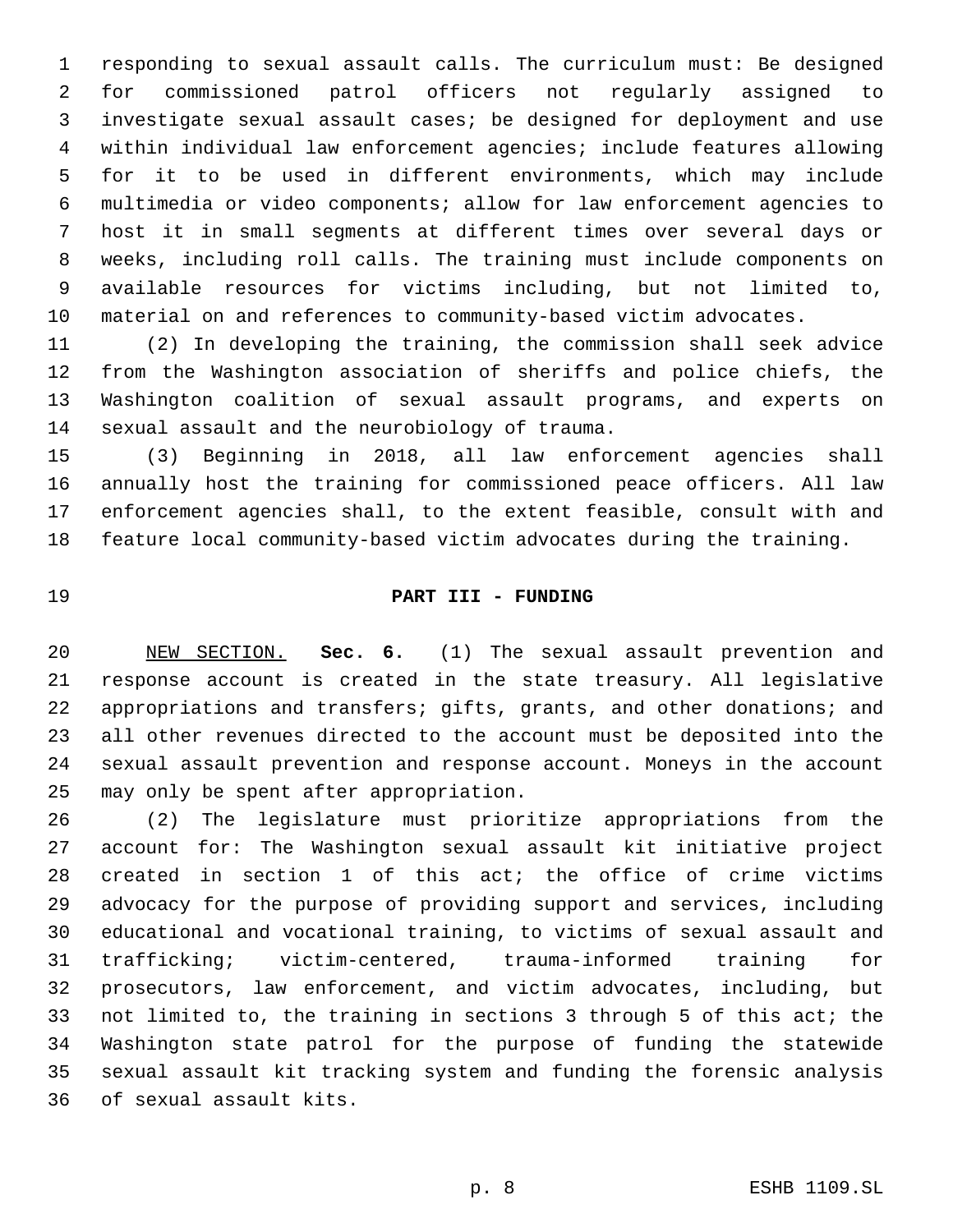**Sec. 7.** RCW 43.330.470 and 2016 c 173 s 9 are each amended to 2 read as follows:

 (1) The Washington sexual assault kit program is created within the department for the purpose of accepting private funds ((conducting)) to fund forensic analysis of sexual assault kits in the possession of law enforcement agencies but not submitted for analysis as of July 24, 2015, and to fund other related programs aimed at improving the public's response to sexual assault. The director may accept gifts, grants, donations, or moneys from any source for deposit in the Washington sexual assault kit account 11 created under subsection (2) of this section.

 (2) The Washington sexual assault kit account is created in the custody of the state treasurer. Funds deposited in the Washington sexual assault kit account may be used for the Washington sexual assault kit program established under this section. The Washington sexual assault kit account is subject to allotment procedures under chapter 43.88 RCW, but an appropriation is not required for 18 expenditures.

 (3) Except when otherwise specified, public funds deposited in the Washington sexual assault kit account must be transferred and 21 used exclusively for the following:

 (a) Eighty-five percent of the funds for the Washington state patrol bureau of forensic laboratory services for the purpose of conducting forensic analysis of sexual assault kits in the possession of law enforcement agencies but not submitted for forensic analysis 26 as of July 24, 2015; and

 (b) Fifteen percent of the funds for the office of crime victims advocacy in the department for the purpose of funding grants for sexual assault nurse examiner services and training.

 (4)(a) Except as otherwise provided in (b) of this subsection, private funds donated to and deposited in the Washington sexual assault kit account must be transferred and used exclusively for the following:

 (i) Thirty percent for the Washington association of sheriffs and police chiefs for the purpose of funding the Washington sexual assault kit initiative project created in section 1 of this act;

 (ii) Thirty percent for the Washington state patrol bureau of forensic laboratory services for the purpose of conducting forensic analysis of sexual assault kits in the possession of law enforcement agencies but not submitted for forensic analysis as of July 24, 2015,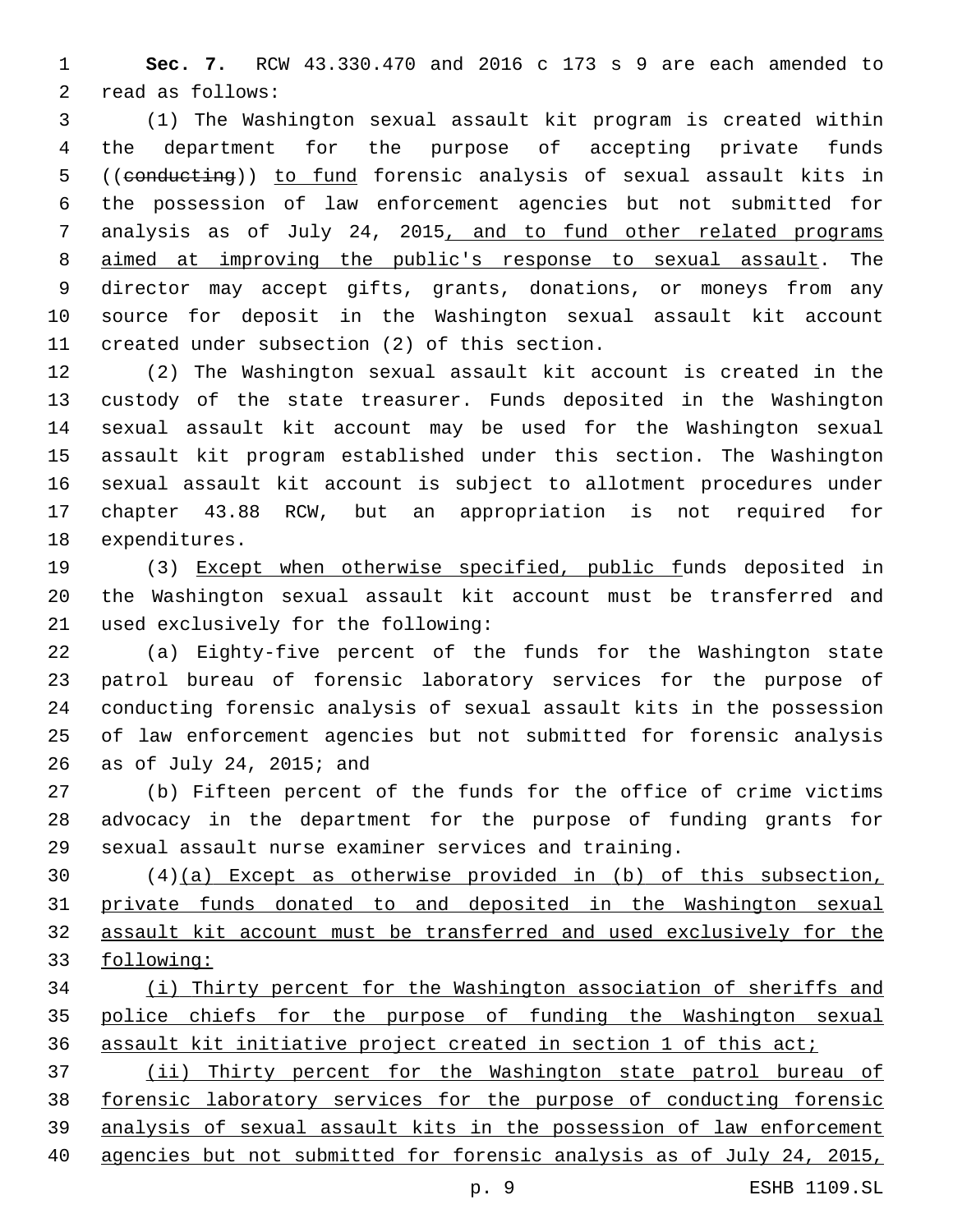unless the Washington state patrol bureau of forensic laboratory services deems that the funds are not necessary for this purpose, in which case the funds shall be divided equally for the purposes outlined in (a)(i), (iii), and (iv) of this subsection;

 (iii) Thirty percent for the criminal justice training commission for the training in sections 3 through 5 of this act;

 (iv) Ten percent for the office of crime victims advocacy in the department for the purpose of providing services to victims of sexual assault and training for professionals interacting with and providing services to victims of sexual assault.

 (b) With the consent of the department, a grantor of funds may enter into an agreement with the department for a different allocation of funds specified in (a) of this subsection, provided that the funds are distributed for the purpose of the program created in this section. Within thirty days of entering into an agreement 16 under this subsection  $(4)(b)$ , the department shall notify the sexual assault forensic examination best practices task force and the appropriate committees of the legislature.

 $(5)$  This section expires June 30, 2022.

 **Sec. 8.** RCW 43.84.092 and 2016 c 194 s 5, 2016 c 161 s 20, and 2016 c 112 s 4 are each reenacted and amended to read as follows:

 (1) All earnings of investments of surplus balances in the state treasury shall be deposited to the treasury income account, which account is hereby established in the state treasury.

 (2) The treasury income account shall be utilized to pay or receive funds associated with federal programs as required by the federal cash management improvement act of 1990. The treasury income account is subject in all respects to chapter 43.88 RCW, but no appropriation is required for refunds or allocations of interest earnings required by the cash management improvement act. Refunds of interest to the federal treasury required under the cash management improvement act fall under RCW 43.88.180 and shall not require appropriation. The office of financial management shall determine the amounts due to or from the federal government pursuant to the cash management improvement act. The office of financial management may direct transfers of funds between accounts as deemed necessary to implement the provisions of the cash management improvement act, and this subsection. Refunds or allocations shall occur prior to the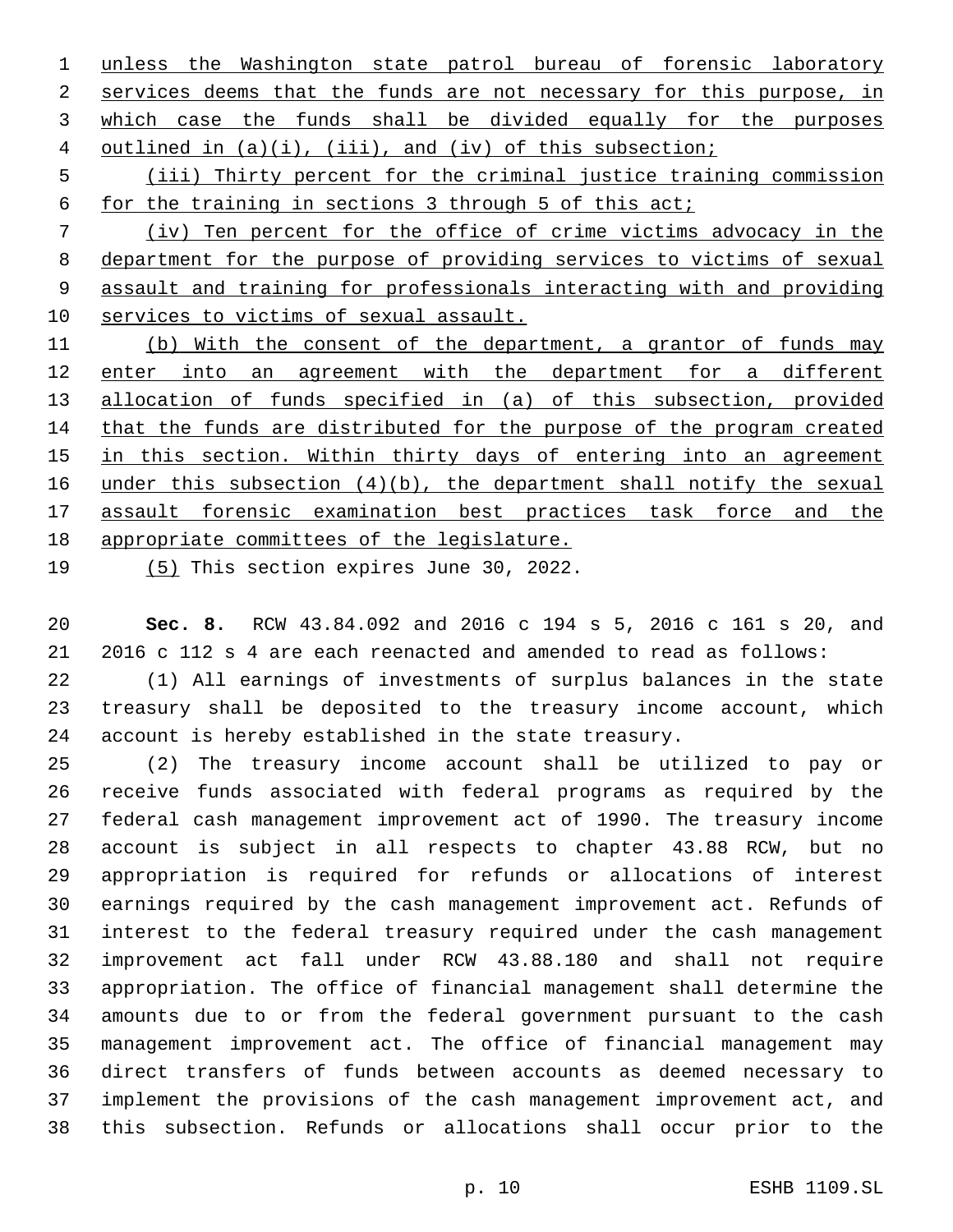distributions of earnings set forth in subsection (4) of this 2 section.

 (3) Except for the provisions of RCW 43.84.160, the treasury income account may be utilized for the payment of purchased banking services on behalf of treasury funds including, but not limited to, depository, safekeeping, and disbursement functions for the state treasury and affected state agencies. The treasury income account is subject in all respects to chapter 43.88 RCW, but no appropriation is required for payments to financial institutions. Payments shall occur prior to distribution of earnings set forth in subsection (4) of this 11 section.

 (4) Monthly, the state treasurer shall distribute the earnings credited to the treasury income account. The state treasurer shall credit the general fund with all the earnings credited to the 15 treasury income account except:

 (a) The following accounts and funds shall receive their proportionate share of earnings based upon each account's and fund's average daily balance for the period: The aeronautics account, the aircraft search and rescue account, the Alaskan Way viaduct replacement project account, the brownfield redevelopment trust fund account, the budget stabilization account, the capital vessel replacement account, the capitol building construction account, the Cedar River channel construction and operation account, the Central Washington University capital projects account, the charitable, educational, penal and reformatory institutions account, the Chehalis basin account, the cleanup settlement account, the Columbia river basin water supply development account, the Columbia river basin taxable bond water supply development account, the Columbia river basin water supply revenue recovery account, the common school construction fund, the community forest trust account, the connecting Washington account, the county arterial preservation account, the county criminal justice assistance account, the deferred compensation administrative account, the deferred compensation principal account, the department of licensing services account, the department of retirement systems expense account, the developmental disabilities community trust account, the diesel idle reduction account, the drinking water assistance account, the drinking water assistance administrative account, the drinking water assistance repayment account, the Eastern Washington University capital projects account, the Interstate 405 express toll lanes operations account, the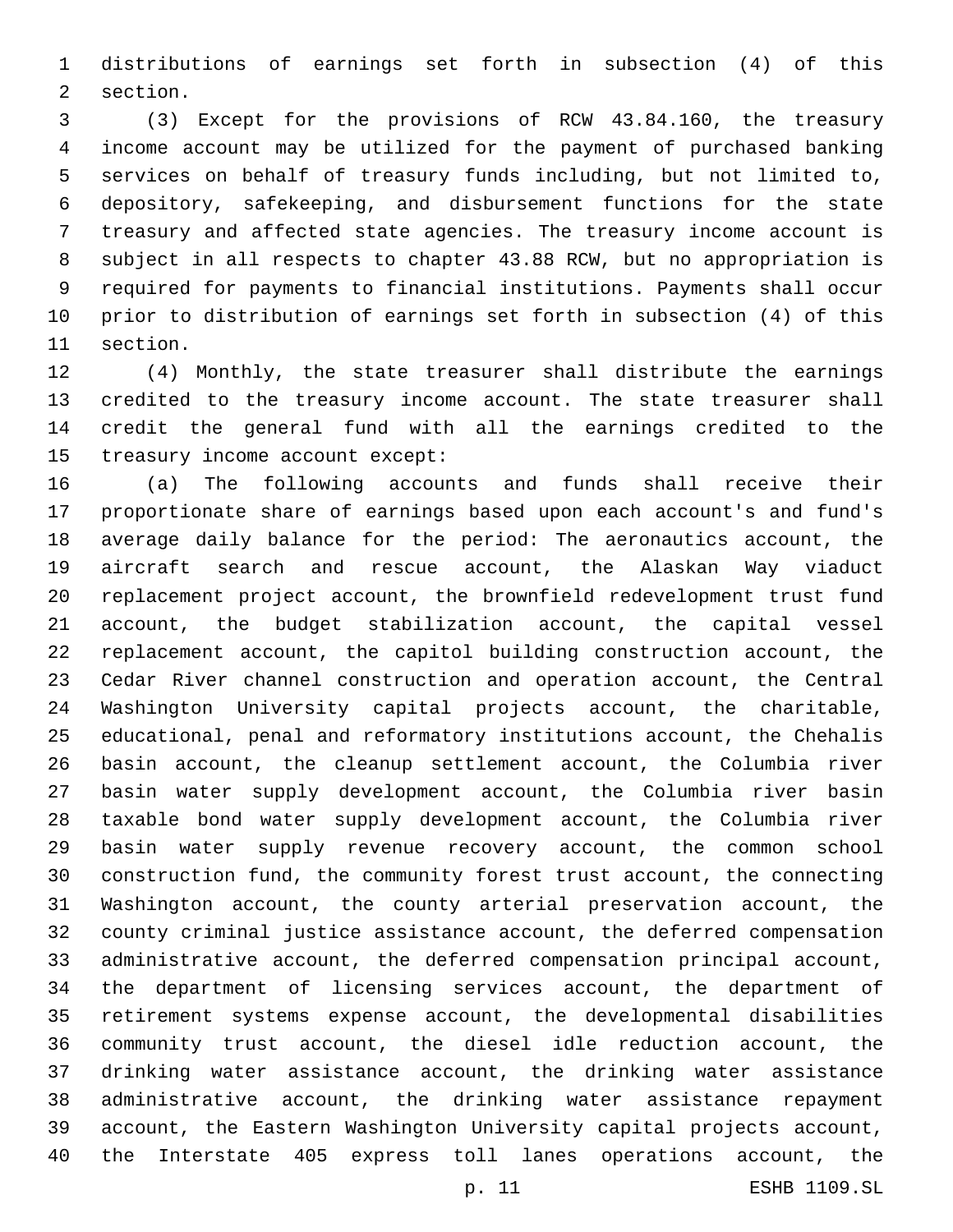education construction fund, the education legacy trust account, the election account, the electric vehicle charging infrastructure account, the energy freedom account, the energy recovery act account, the essential rail assistance account, The Evergreen State College capital projects account, the federal forest revolving account, the ferry bond retirement fund, the freight mobility investment account, the freight mobility multimodal account, the grade crossing protective fund, the public health services account, the high capacity transportation account, the state higher education construction account, the higher education construction account, the highway bond retirement fund, the highway infrastructure account, the highway safety fund, the high occupancy toll lanes operations account, the hospital safety net assessment fund, the industrial insurance premium refund account, the judges' retirement account, the judicial retirement administrative account, the judicial retirement principal account, the local leasehold excise tax account, the local real estate excise tax account, the local sales and use tax account, the marine resources stewardship trust account, the medical aid account, the mobile home park relocation fund, the money-purchase retirement savings administrative account, the money-purchase retirement savings principal account, the motor vehicle fund, the motorcycle safety education account, the multimodal transportation account, the multiuse roadway safety account, the municipal criminal justice assistance account, the natural resources deposit account, the oyster reserve land account, the pension funding stabilization account, the perpetual surveillance and maintenance account, the pollution liability insurance agency underground storage tank revolving account, the public employees' retirement system plan 1 account, the public employees' retirement system combined plan 2 and plan 3 account, the public facilities construction loan revolving account beginning July 1, 2004, the public health supplemental account, the public works assistance account, the Puget Sound capital construction account, the Puget Sound ferry operations account, the Puget Sound taxpayer accountability account, the real estate appraiser commission account, the recreational vehicle account, the regional mobility grant program account, the resource management cost account, the rural arterial trust account, the rural mobility grant 38 program account, the rural Washington loan fund, the sexual assault 39 prevention and response account, the site closure account, the skilled nursing facility safety net trust fund, the small city

p. 12 ESHB 1109.SL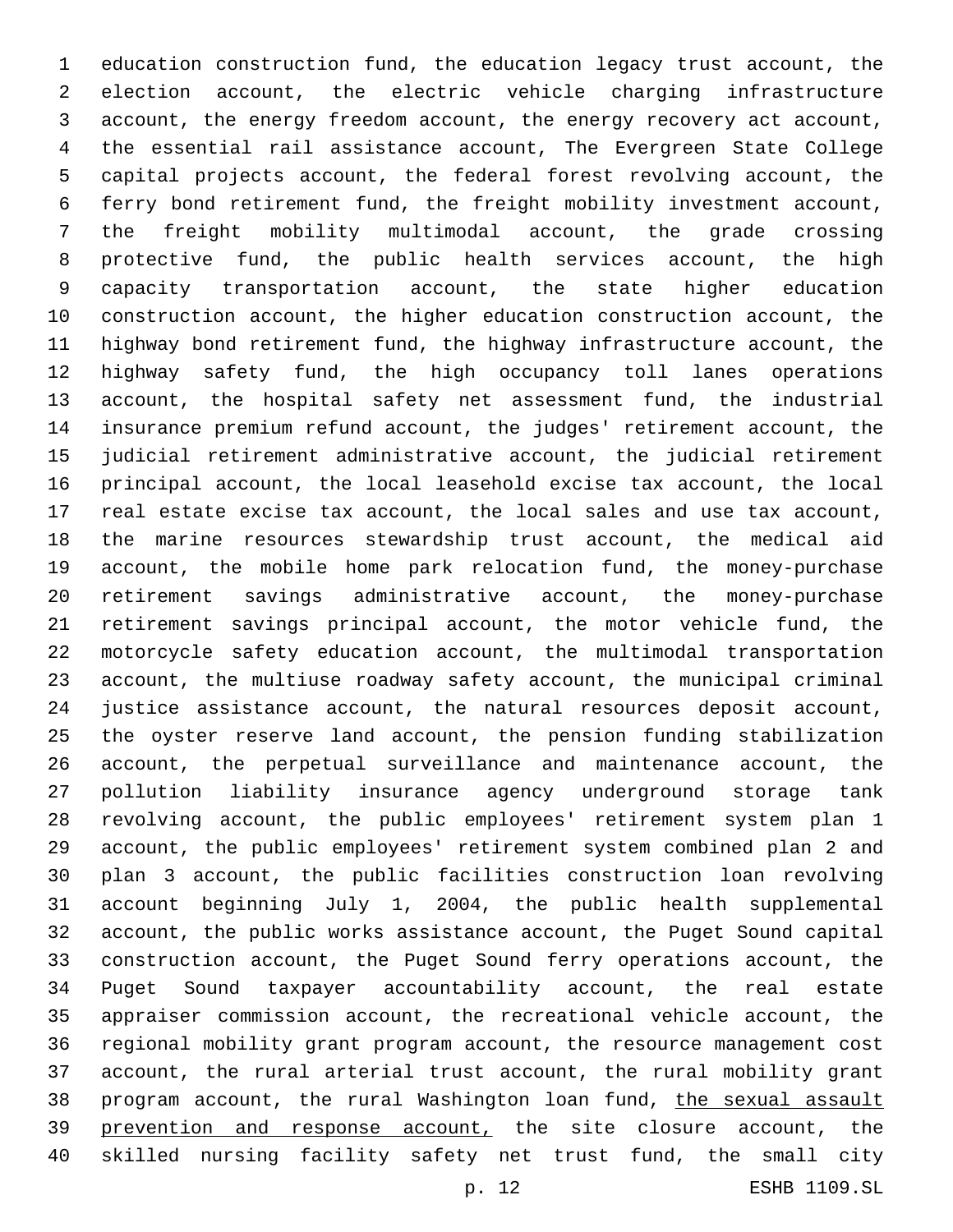pavement and sidewalk account, the special category C account, the special wildlife account, the state employees' insurance account, the state employees' insurance reserve account, the state investment board expense account, the state investment board commingled trust fund accounts, the state patrol highway account, the state route number 520 civil penalties account, the state route number 520 corridor account, the state wildlife account, the supplemental pension account, the Tacoma Narrows toll bridge account, the teachers' retirement system plan 1 account, the teachers' retirement system combined plan 2 and plan 3 account, the tobacco prevention and control account, the tobacco settlement account, the toll facility bond retirement account, the transportation 2003 account (nickel account), the transportation equipment fund, the transportation fund, the transportation future funding program account, the transportation improvement account, the transportation improvement board bond retirement account, the transportation infrastructure account, the transportation partnership account, the traumatic brain injury account, the tuition recovery trust fund, the University of Washington bond retirement fund, the University of Washington building account, the volunteer firefighters' and reserve officers' relief and pension principal fund, the volunteer firefighters' and reserve officers' administrative fund, the Washington judicial retirement system account, the Washington law enforcement officers' and firefighters' system plan 1 retirement account, the Washington law enforcement officers' and firefighters' system plan 2 retirement account, the Washington public safety employees' plan 2 retirement account, the Washington school employees' retirement system combined plan 2 and 3 account, the Washington state health insurance pool account, the Washington state patrol retirement account, the Washington State University building account, the Washington State University bond retirement fund, the water pollution control revolving administration account, the water pollution control revolving fund, the Western Washington University capital projects account, the Yakima integrated plan implementation account, the Yakima integrated plan implementation revenue recovery account, and the Yakima integrated plan implementation taxable bond account. Earnings derived from investing balances of the agricultural permanent fund, the normal school permanent fund, the permanent common school fund, the scientific permanent fund, the state